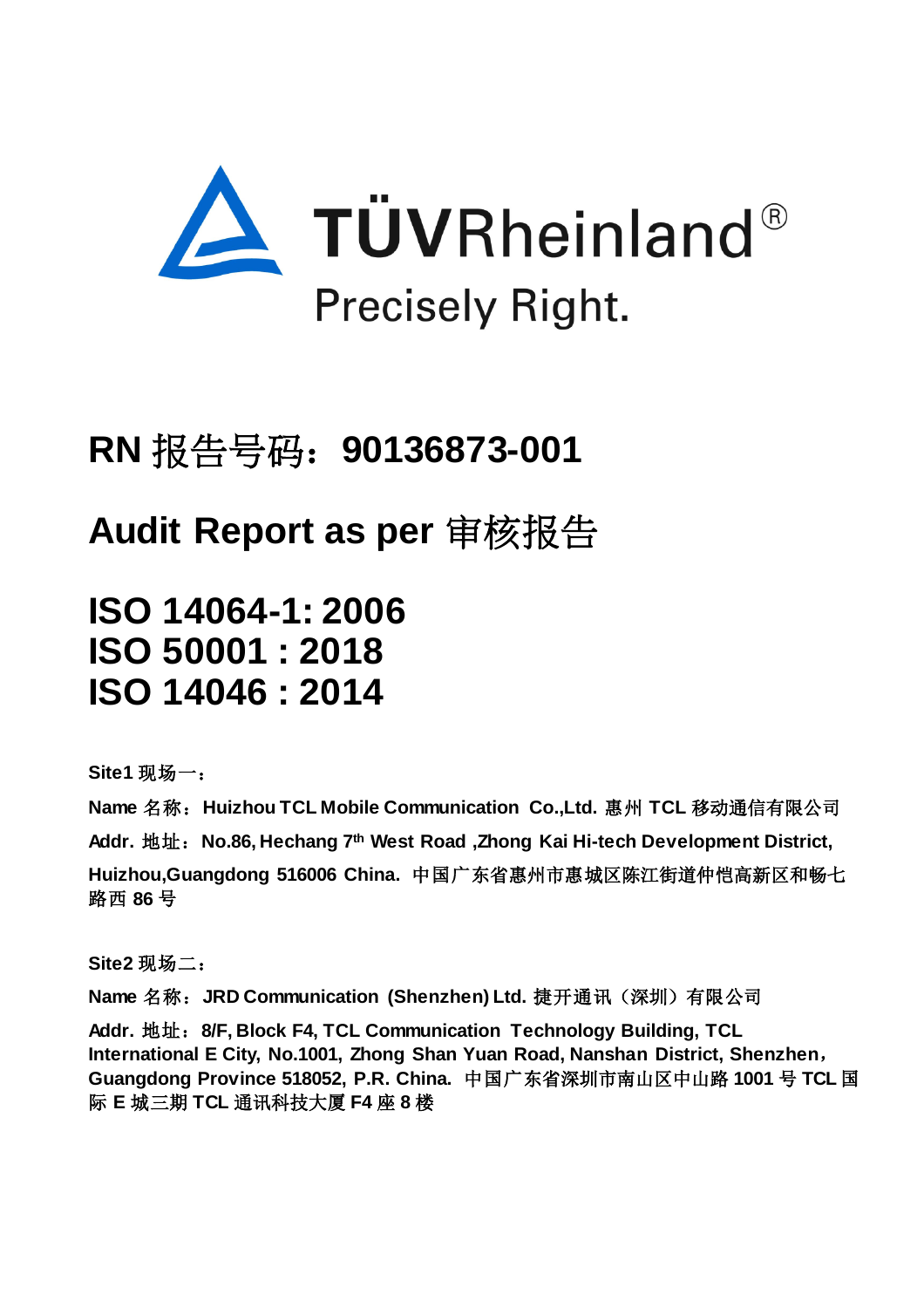

| <b>Client/</b> 客戶              | Standard(s)/标准                                                                       | Report Number(s)/报告编号 Verification Type/査验类型 |         |
|--------------------------------|--------------------------------------------------------------------------------------|----------------------------------------------|---------|
| 捷开通讯(深圳)有限公司&惠州TCL<br>移动通信有限公司 | <b>ISO 14064-1: 2006</b><br>$\textsf{ISO}\,50001:2018$<br>$\textsf{ISO}\,14046:2014$ | 90136873-001                                 | Regular |

# **Contents** 目录

| 2.1            |  |
|----------------|--|
| 2.2            |  |
| 3 <sup>1</sup> |  |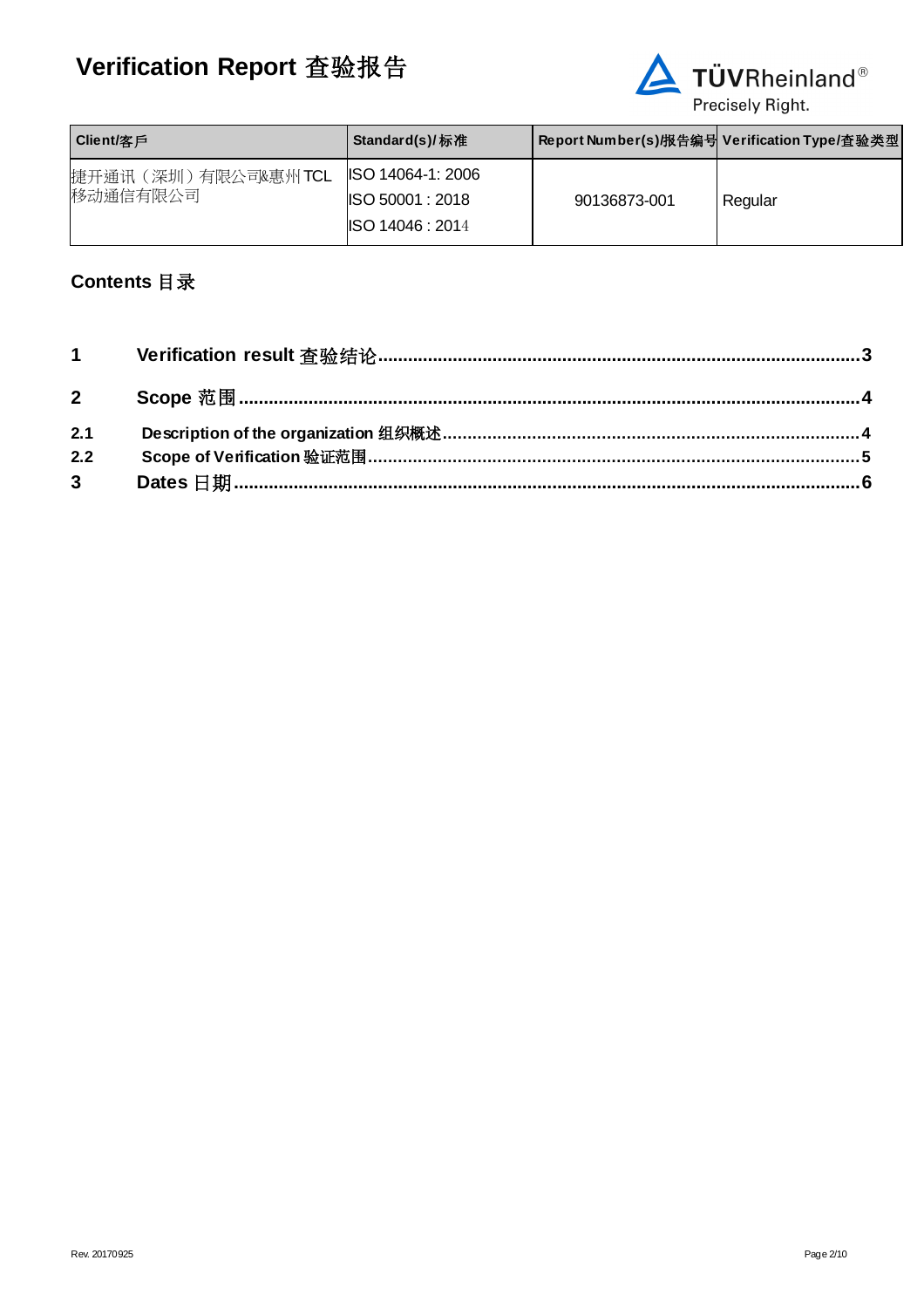

| Client/客戶                        | Standard(s)/标准                                                                       |              | Report Number(s)/报告编号 Verification Type/查验类型 |
|----------------------------------|--------------------------------------------------------------------------------------|--------------|----------------------------------------------|
| 捷开通讯 (深圳) 有限公司&惠州TCL<br>移动通信有限公司 | <b>ISO 14064-1: 2006</b><br>$\textsf{ISO}\,50001:2018$<br>$\textsf{ISO}\,14046:2014$ | 90136873-001 | Regular                                      |

| Name                                 |                        | Document Review | On-Site 现场查验 |                           | <b>Technical Review</b> |  |
|--------------------------------------|------------------------|-----------------|--------------|---------------------------|-------------------------|--|
|                                      | 姓名                     | 文件审查            | Stage 1 阶段 1 | Stage 2 阶段 2              | 技术审查                    |  |
| Date 日期                              |                        | 2021.12.25      |              | 2021.12.28-<br>2021.12.29 | 2022.01.07              |  |
| Team<br>Leader<br>查验组长               | Lane Lu<br>陆兆虎         | 1 days          |              | 2 days                    |                         |  |
| Verifier<br>查验员                      |                        |                 |              |                           |                         |  |
| Verifier<br>查验员                      |                        |                 |              |                           |                         |  |
| Observer<br>观察员                      |                        |                 |              |                           |                         |  |
| <b>Technical</b><br>Reviewer<br>技术审查 | Peter Y.F. Chen<br>陈袁峰 |                 |              |                           | 2 day                   |  |

**The applicability of all text passages in blue must be reviewed and aligned if necessary (delete or alter and change colour of text to black). Please tick if applicable.**

## <span id="page-2-0"></span>**1 Verification result** 查验结论

Organization of self-declaration effectiveness was verified on site by means of random sampling by an appropriately selected verifier. This applies in particular to the compliance of verification scope with verification scheme and standard requirements. This was done by means of a sampling approach, by conducting interviews and reviewing the appropriate documentation.

组织自我宣告的有效性在现场由适合之查验小组以随机抽样方式加以查验,在这过程中,查验了查验范围是否与查验方案 与标准要求一致。此系透过随机查验的方法实行,譬如藉由对相关文件之观察及检查。

|   | 已予以查验。                                                          | The verification revealed nonconformities which have been demonstrably corrected. The corrections and<br>corrective actions taken in this respect have been verified. 查验发现之不符合显示已经消除,矫正与矫正措施 |
|---|-----------------------------------------------------------------|----------------------------------------------------------------------------------------------------------------------------------------------------------------------------------------------|
| ☑ | Standard(s) 标准:<br>ISO 14064-1<br>ISO 14046<br><b>ISO 50001</b> | The current verification revealed the following nonconformities 在本次查验中发现的不符合:<br>No. of nonconformity 不符合事项數目                                                                                |

The verifier therefore recommends (provided the effectiveness of corrections and/or corrective actions addressing the identified nonconformities has been verified) 查验小组 (在查验过不符合事项的矫正与矫正措施后)建议:

|  | ◘ │ Comply with relevant standards mentioned above 满足前述之标准要求 |
|--|--------------------------------------------------------------|
|--|--------------------------------------------------------------|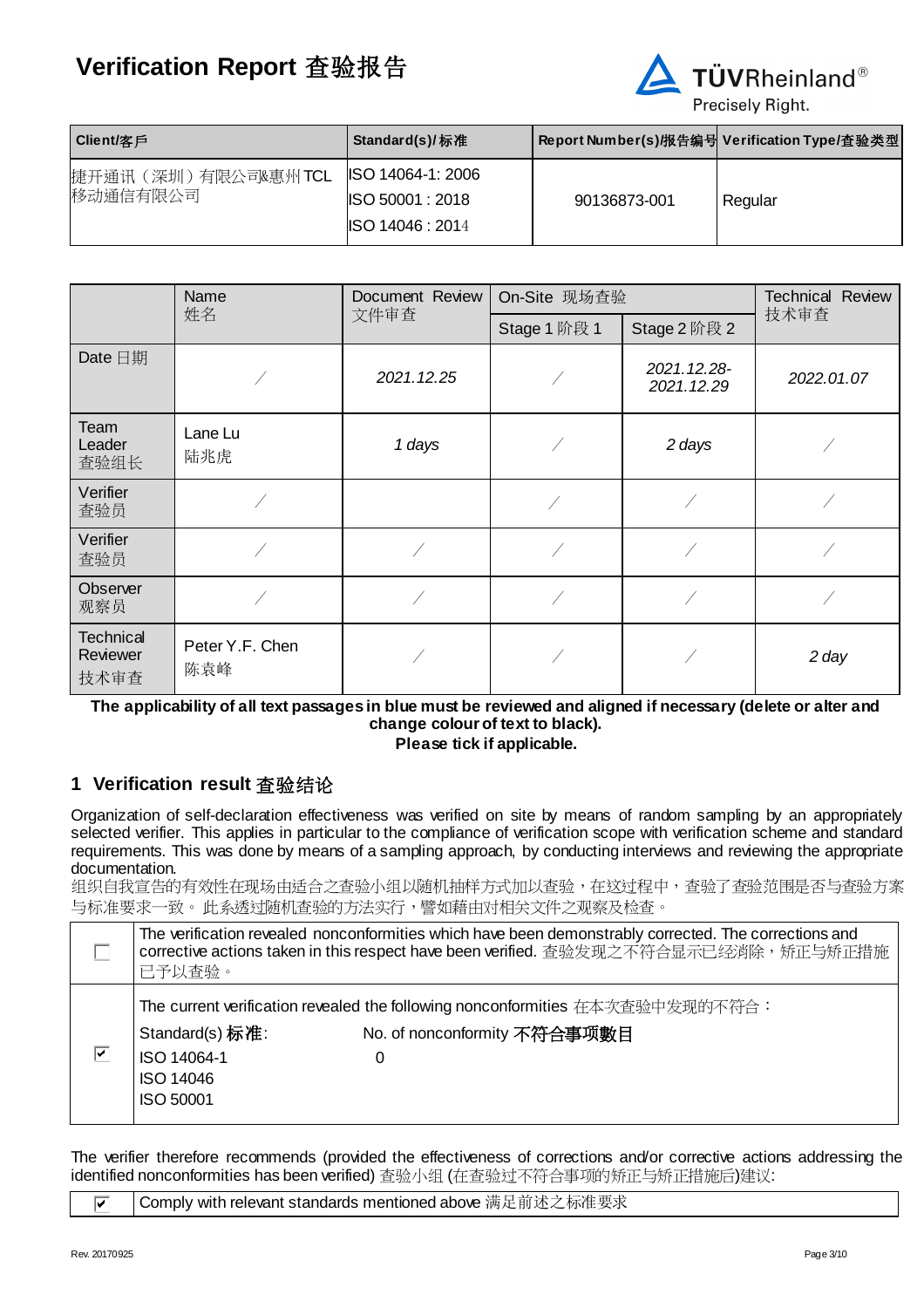

| Client/客戶                        | Standard(s)/ 标准                                                                      |              | Report Number(s)/报告编号 Verification Type/查验类型 |
|----------------------------------|--------------------------------------------------------------------------------------|--------------|----------------------------------------------|
| 捷开通讯 (深圳) 有限公司&惠州TCL<br>移动通信有限公司 | <b>ISO 14064-1: 2006</b><br>$\textsf{ISO}\,50001:2018$<br>$\textsf{ISO}\,14046:2014$ | 90136873-001 | Regular                                      |

# <span id="page-3-0"></span>**2 Scope** 范围

### <span id="page-3-1"></span>**2.1 Description of the organization** 组织概述

Huizhou TCL mobile communication co., LTD. established in March 1999 is a company dedicated to mobile information terminal product development, production, sales and service of modern high-tech enterprises, is China's famous TCL group's pillar enterprises. Company goal is to "create an international mobile communications enterprises" 。

At present, the company has the world's leading SMT production lines, professional testing equipment, strong production capacity, even meet the global market demand.The company has a large number of well-known international suppliers, they all get the RoHS certification, meet the requirements of standards such as ISO 9001, ISO14001 and TS16949. The Company successfully won the certificates of iso9000 / TL9000, ISO9001, ISO14001, SA8000, ISO 45001 management system issued by TUV Rheinland Huizhou TCL mobile communication co., LTD., established in March 1999, is a company dedicated to mobile information terminal product development, production, sales and service of modern high-tech enterprises, is China's famous TCL group's pillar enterprises. Company goal is to "create an international mobile communications enterprises" 。 At present, the company has the world's leading SMT production lines, professional testing equipment, strong production capacity, even meet the global market demand.The company has a large number of well-known international suppliers, they all get the RoHS certification, meet the requirements of standards such as ISO 9001, ISO14001 and TS16949. The Company successfully won the certificates of iso9000 / TL9000, ISO9001, ISO14001, SA8000, ISO 45001 management system issued by TUV Rheinland Huizhou TCL mobile communication co., LTD., established in March 1999, is a company dedicated to mobile information terminal product development, production, sales and service of modern high-tech enterprises, is China's famous TCL group's pillar enterprises. Company goal is to "create an international mobile communications enterprises" At present, the company has the world's leading SMT production lines, professional testing equipment, strong production capacity, even meet the global market demand.The company has a large number of well-known international suppliers, they all get the RoHS certification, meet the requirements of standards such as ISO 9001, ISO14001 and TS16949. The Company successfully won the certificates of iso9000 / TL9000, ISO9001, ISO14001, SA8000, ISO 45001 management system issued by TUV Rheinland Huizhou TCL mobile communication co., LTD., established in March 1999, is a company dedicated to mobile information terminal product development, production, sales and service of modern high-tech enterprises, is China's famous TCL group's pillar enterprises. Company goal is to "create an international mobile communications enterprises" At present, the company has the world's leading SMT production lines, professional testing equipment, strong production capacity, even meet the global market demand.The company has a large number of well-known international suppliers, they all get the RoHS certification, meet the requirements of standards such as ISO 9001, ISO14001 and TS16949. The Company successfully won the certificates of iso9000 / TL9000, ISO9001, ISO14001, SA8000, ISO 45001 management system issued by TUV Rheinland Huizhou TCL mobile communication co., LTD., established in March 1999, is a company dedicated to mobile information terminal product development, production, sales and service of modern high-tech enterprises, is China's famous TCL group's pillar enterprises. Company goal is to "create an international mobile communications enterprises" At present, the company has the world's leading SMT production lines, professional testing equipment, strong production capacity, even meet the global market demand.The company has a large number of well-known international suppliers, they all get the RoHS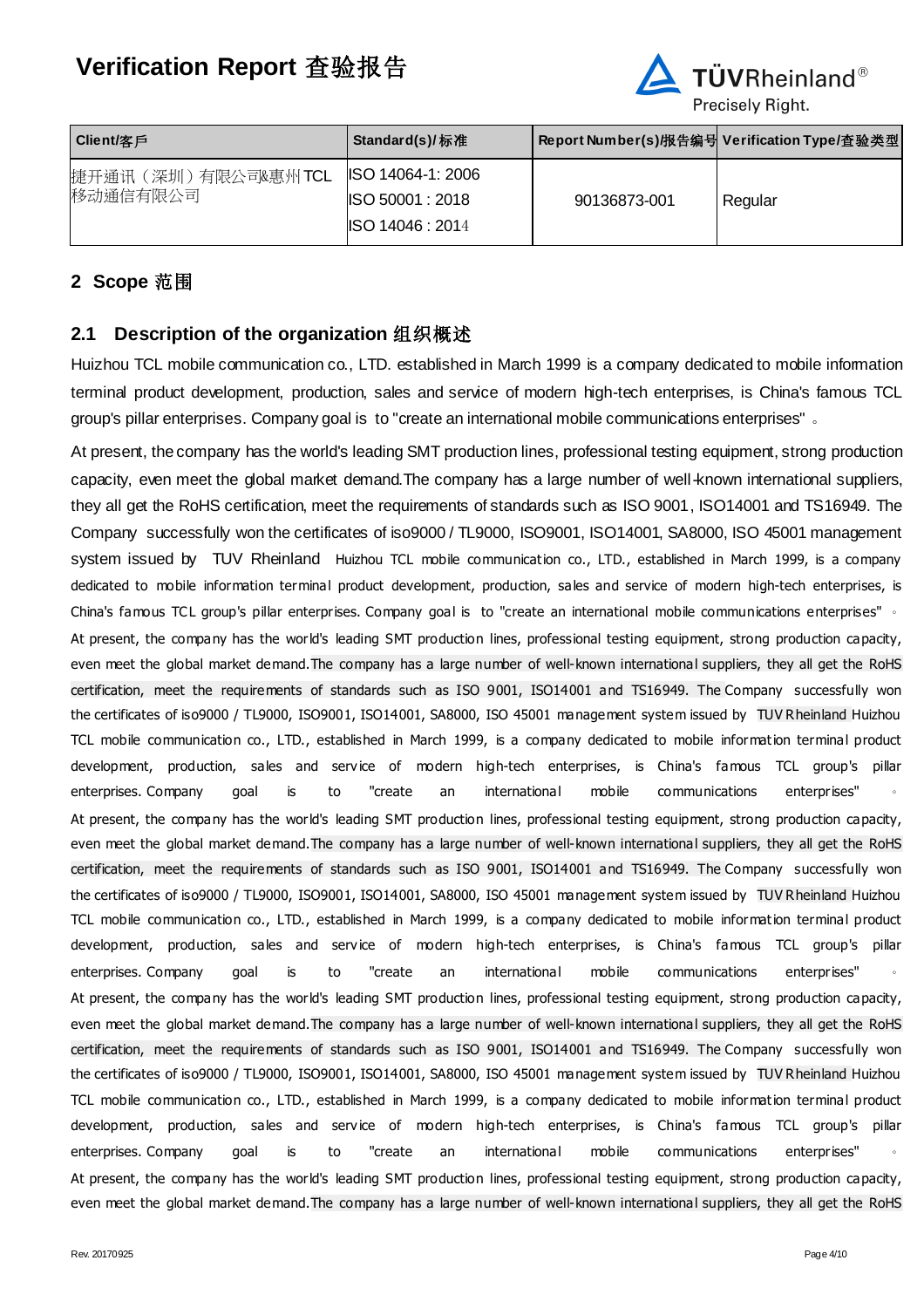

| Client/客戶                        | Standard(s)/标准                                                                       |              | Report Number(s)/报告编号 Verification Type/查验类型 |
|----------------------------------|--------------------------------------------------------------------------------------|--------------|----------------------------------------------|
| 捷开通讯 (深圳) 有限公司&惠州TCL<br>移动通信有限公司 | <b>ISO 14064-1: 2006</b><br>$\textsf{ISO}\,50001:2018$<br>$\textsf{ISO}\,14046:2014$ | 90136873-001 | Regular                                      |

certification, meet the requirements of standards such as ISO 9001, ISO14001 and TS16949. The Company successfully won the certificates of iso9000 / TL9000, ISO9001, ISO14001, SA8000, ISO 45001 management system issued by TUV Rheinland

惠州 TCL 移动通信有限公司成立于 1999年 3 月,是一家致力于移动信息终端产品研发、生产、销售和服务的现代化 高科技企业,是中国著名企业 TCL 集团下属的支柱企业。 公司以"创建国际化的移动通信企业"为目标,经过十年的快 速发展, 公司 TCL-GSM 手机多次荣获"中国名牌"称号。

目前公司拥有世界领先的 SMT 生产线,现金的专业测试设备,强大的生产能力,可即使满足全球市场需求。公司拥 有一大批国际知名的供应商做后盾,他们都获得了 RoHS 认证,满足 ISO 9001、ISO14001 以及 TS16949 等标准要求。 公司自身成功获得了德国莱茵(TÜV Rheinland )对于 TL9000,ISO9001,ISO14001,SA8000、ISO 45001 管理体系 的评审和认证。Huizhou TCL mobile communication co., LTD., established in March 1999, is a company dedicated to mobile information terminal product development, production, sales and service of modern high-tech enterprises, is China's famous TCL group's pillar enterprises. Company goal is to "create an international mobile communications enterprises" <sup>。</sup> At present, the company has the world's leading SMT production lines, professional testing equipment, strong production capacity, even meet the global market demand.The company has a large number of well-known international suppliers, they all get the RoHS certification, meet the requirements of standards such as ISO 9001, ISO14001 and TS16949. The Company successfully won the certificates of iso9000 / TL9000, ISO9001, ISO14001, SA8000, ISO 45001 management system issued by TUV Rheinland

## <span id="page-4-0"></span>**2.2 Scope of Verification** 验证范围

The following sites and their scopes are included in the scope of verification 驗證涵蓋了以下場所及其範圍:

| <b>Site</b><br>No.<br>场所<br>编号 | Sites included in verification 验证涵 Scope and processes (product /<br>盖的场所<br>Name/address of site 场所名称/ 地<br>址                                                                                                                                            | service)<br> 范围和过程(商品/服务)                                                                                                                                          | Standard $(s)$<br>标准                         | <b>Verified</b><br>是否查验 |
|--------------------------------|-----------------------------------------------------------------------------------------------------------------------------------------------------------------------------------------------------------------------------------------------------------|--------------------------------------------------------------------------------------------------------------------------------------------------------------------|----------------------------------------------|-------------------------|
| 01                             | Site1 现场一:<br>Name 名称: Huizhou TCL Mobile<br>Communication Co., Ltd. 惠州 TCL 移<br>动通信有限公司<br>Addr. 地址: No.86, Hechang 7th<br>West Road, Zhong Kai Hi-tech<br>Development District,<br>Huizhou, Guangdong 516006 China.<br>中国广东省惠州市惠城区陈江街道仲<br>恺高新区和畅七路西86号 | 移动信息终端的研发、生产、销售和服<br>务 Mobile information products<br>development, production, sales and<br>service 是一家致力于移动信息终端产<br>品研发、生产、销售和服务是一家致力<br>于移动信息终端产品研发、生产、销售<br>和服务 | ISO 14064/<br>ISO 14046/<br><b>ISO 50001</b> | ⊽                       |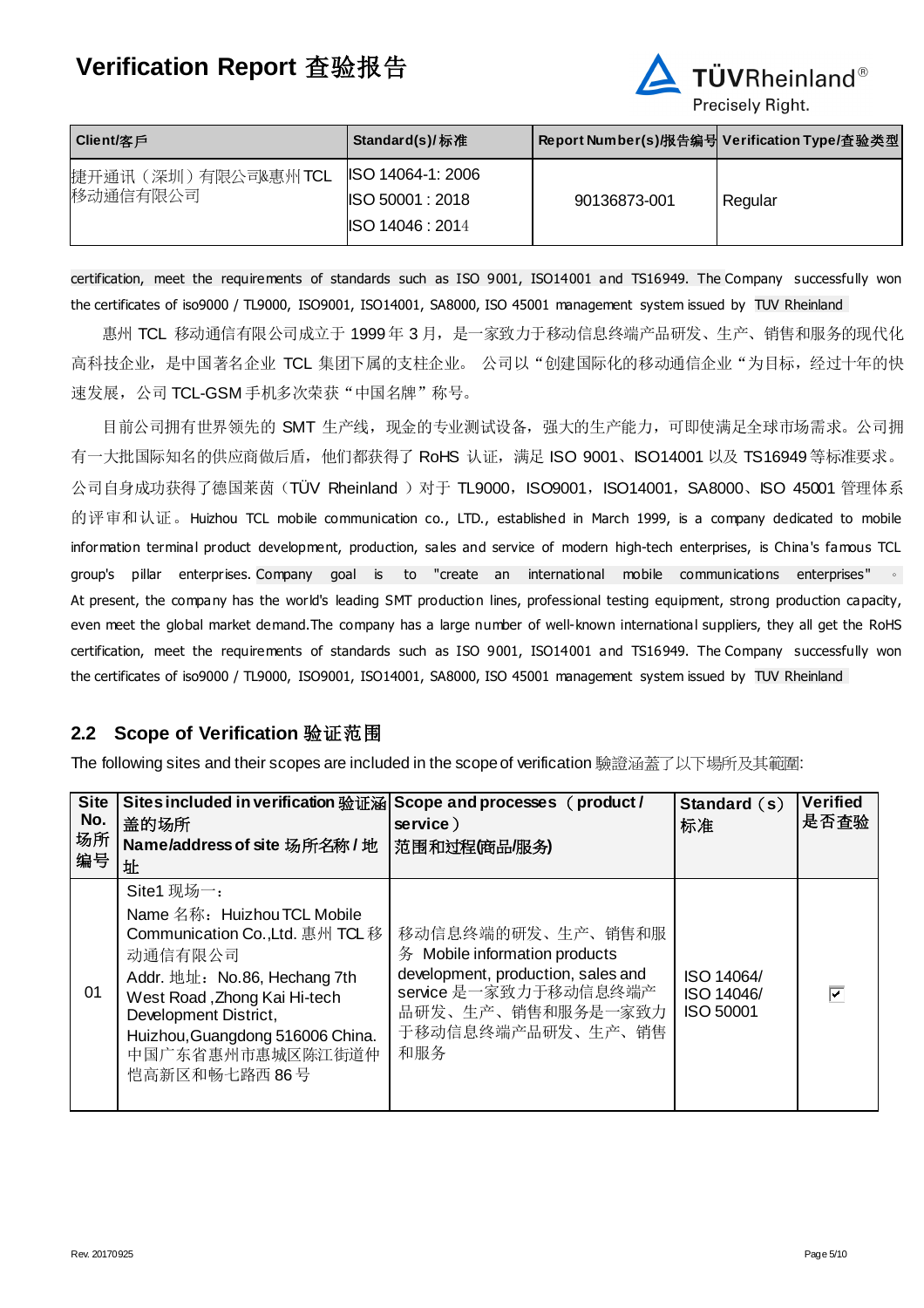

| Client/客戶                        | Standard(s)/标准                                                                         |              | Report Number(s)/报告编号 Verification Type/査验类型 |
|----------------------------------|----------------------------------------------------------------------------------------|--------------|----------------------------------------------|
| 捷开通讯 (深圳) 有限公司&惠州TCL<br>移动通信有限公司 | <b>ISO 14064-1: 2006</b><br>$\textsf{\$ISO}\,50001:2018$<br>$\textsf{ISO}\,14046:2014$ | 90136873-001 | Regular                                      |

| 02 | Site2 现场二:<br>Name 名称: JRD Communication<br>(Shenzhen) Ltd. 捷开通讯 (深圳) 有<br>限公司<br>Addr. 地址: 8/F, Block F4, TCL<br><b>Communication Technology</b><br>Building, TCL International E City,<br>No.1001, Zhong Shan Yuan Road,<br>Nanshan District, Shenzhen,<br>Guangdong Province 518052, P.R.<br>China. 中国广东省深圳市南山区中<br>山路 1001 号 TCL 国际 E 城三期 TCL<br>通讯科技大厦 F4 座 8 楼 | 移动信息终端的研发、生产、销售和服<br>务 Mobile information products<br>development, production, sales and<br>service 是一家致力于移动信息终端产<br>品研发、生产、销售和服务是一家致力<br>于移动信息终端产品研发、生产、销售<br>和服务 | ISO 14064/<br>ISO 14046/<br><b>ISO 50001</b> | $\overline{\blacktriangledown}$ |  |
|----|----------------------------------------------------------------------------------------------------------------------------------------------------------------------------------------------------------------------------------------------------------------------------------------------------------------------------------------------------------------------|--------------------------------------------------------------------------------------------------------------------------------------------------------------------|----------------------------------------------|---------------------------------|--|
|----|----------------------------------------------------------------------------------------------------------------------------------------------------------------------------------------------------------------------------------------------------------------------------------------------------------------------------------------------------------------------|--------------------------------------------------------------------------------------------------------------------------------------------------------------------|----------------------------------------------|---------------------------------|--|

# <span id="page-5-0"></span>**3 Dates** 日期

2022-01-06

任此虎

Date 日期 **Date 日期 Partical State Hatch Verification Team Leader / Verifier(s)** 查验组长/查验员

阻克膦

2022-01-07

Date 日期 **Date 日期 Technical Reviewer** 技术审查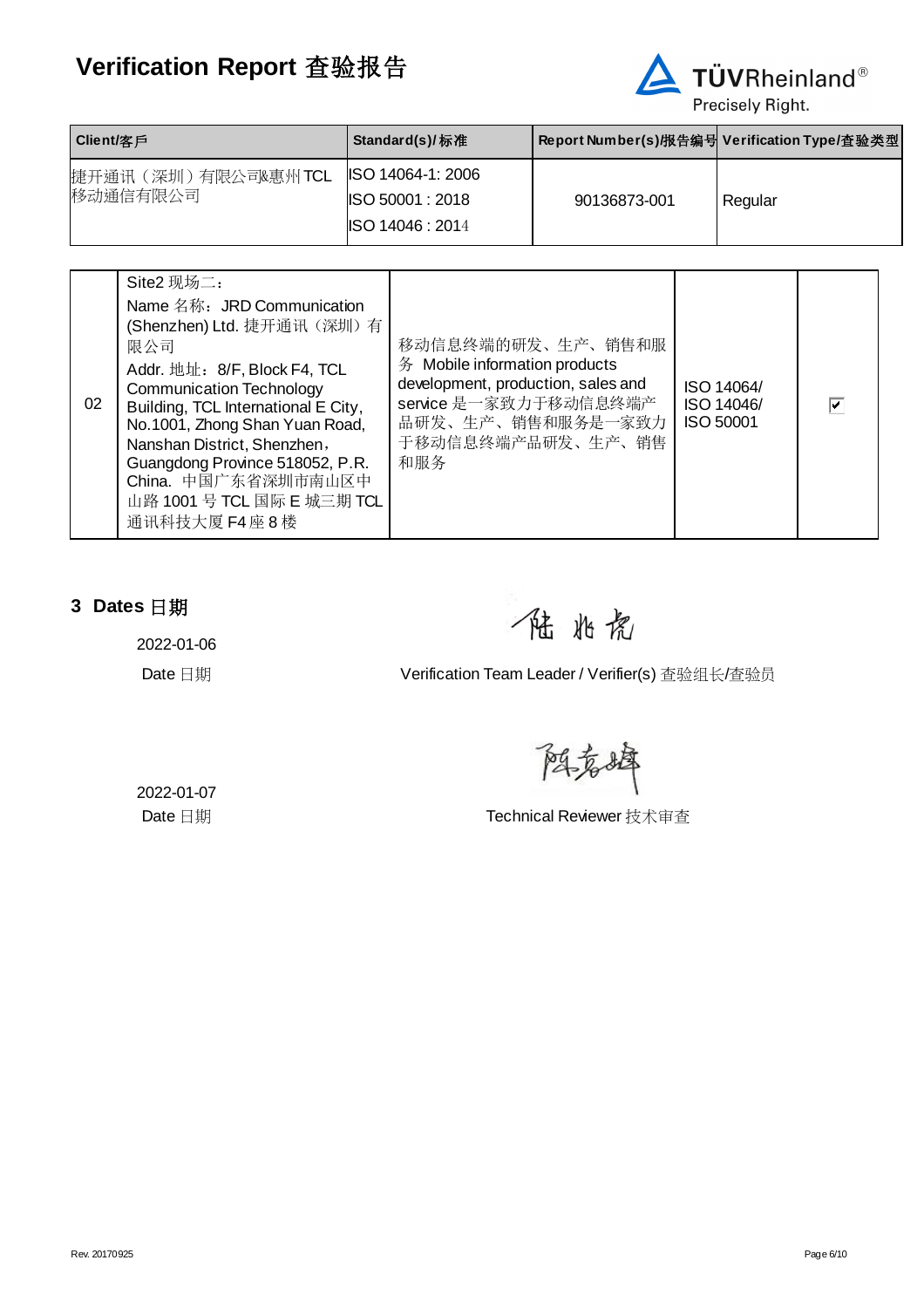

| Client/客戶                      | Standard(s)/标准                                                                         |              | Report Number(s)/报告编号 Verification Type/查验类型 |
|--------------------------------|----------------------------------------------------------------------------------------|--------------|----------------------------------------------|
| 捷开通讯(深圳)有限公司&惠州TCL<br>移动通信有限公司 | <b>ISO 14064-1: 2006</b><br>$\textsf{\$ISO}\,50001:2018$<br>$\textsf{ISO}\,14046:2014$ | 90136873-001 | Regular                                      |

#### **Annex**

#### **A.1 Verification Program** 查驗方案

| Criteria 标准:                                           | ISO/CNS 14064-1: 2006, ISO/CNS 14064-3: 2006, 温室气体排放量盘<br>查登录管理办法, 温室气体排放量盘查登录作业指引, ISO 50001: 2018<br>/9.1.1; ISO 14046: 2014 / 5.3 ·                        |  |  |  |
|--------------------------------------------------------|---------------------------------------------------------------------------------------------------------------------------------------------------------------|--|--|--|
| programme 项目方案:                                        | customization to CDP requirements                                                                                                                             |  |  |  |
| Intended user 预期使用者:                                   | Government 政府 ■ Customer 买家<br>■ NGOs 非盈利组织                                                                                                                   |  |  |  |
|                                                        | ■ Private use 内部使用 ■ Consumer 消费者<br>Investor 投资方                                                                                                             |  |  |  |
| Organizational / Operational<br>boundaries 组织/运营边界:    | Sources as presented in inventory spreadsheet for water, energy &GHG<br>provided by client.<br>来源的展现来自客户提供的水、能源及温室气体盘查清册                                      |  |  |  |
| Type of verification 査验类型:                             | Base year 基准年 ■ Regular 例行□ Re-audit/Additional 复查/补充查<br>验                                                                                                   |  |  |  |
|                                                        | Base year 基準年: 2019年                                                                                                                                          |  |  |  |
|                                                        | Changes to operational boundaries 營運邊界之改變                                                                                                                     |  |  |  |
| Base year recalculation                                | Ownership and control of GHG sources / sinks transferred into / out of<br>organizational boundaries 温室气体源/汇的所有权与控制权移入/移动出<br>组织边界。                            |  |  |  |
| requirements 基准年重新计算要求:                                | Changes to GHG quantification methodologies that result in significant<br>changes to quantified GHG emissions or removals 温室气体量化方法改<br>变,导致温室气体排放量或移除量产生显著改变。 |  |  |  |
|                                                        | $\Box$ Other 其他: N/A                                                                                                                                          |  |  |  |
| Reason of base year changed<br>基准年变更理由:                | Initial base year 原基準年: 2019年<br>Nil/无                                                                                                                        |  |  |  |
| Consolidation methodology 汇总方法                         | Financial control 财务控制 Operational control 运营控制                                                                                                               |  |  |  |
|                                                        | Equity share 股权比例<br>Other 其他:                                                                                                                                |  |  |  |
| Level of assurance 保证等級:                               | ■ Reasonable assurance 合理 ■ Limited assurance 有限                                                                                                              |  |  |  |
| GWP 全球暖化潜势:                                            | $\Box$<br>$\Box$ IPCC 1995 $\Box$ IPCC 2001 $\Box$ IPCC 2007 $\Box$ IPCC 2013                                                                                 |  |  |  |
| Materiality and Record keeping<br>实质性与记录保存:            | 5%/10 Years 年                                                                                                                                                 |  |  |  |
| Change & Size Threshold<br>变更及排除门槛:                    | Significance Threshold 显著性门槛:5%<br>Size Threshold 排除门槛:<br>/% or N/A 未使用(简易計算)                                                                                |  |  |  |
| Audit period / date / NCs & OFIs<br>审核周期/日期/不符合&观察项目数: | Audit period 审核周期:1年1次/Audit date 审核日期: 2021年12月28日-<br>2021年12月29日<br><b>NCs: 0; OFIs: 0</b>                                                                 |  |  |  |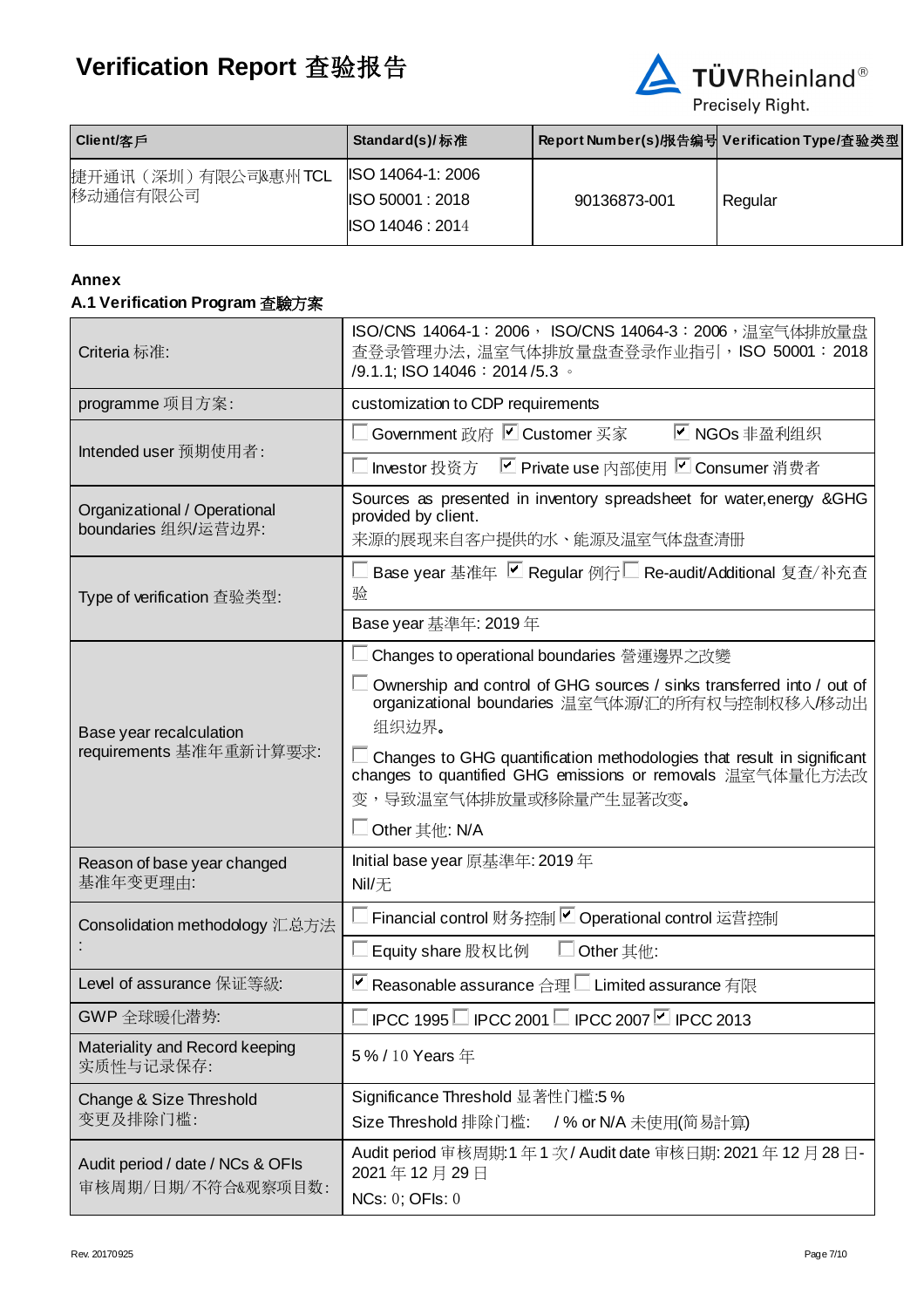

| Client/客戶                        | Standard(s)/标准                                                                   |              | Report Number(s)/报告编号 Verification Type/査验类型 |
|----------------------------------|----------------------------------------------------------------------------------|--------------|----------------------------------------------|
| 捷开通讯 (深圳) 有限公司&惠州TCL<br>移动通信有限公司 | <b>ISO 14064-1: 2006</b><br><b>ISO 50001: 2018</b><br>$\textsf{ISO}\,14046:2014$ | 90136873-001 | Regular                                      |

| Competences 人員能力:     | Training 培训: Yes、是                                                                                                                                     |
|-----------------------|--------------------------------------------------------------------------------------------------------------------------------------------------------|
|                       | $\Box$ CO <sub>2</sub> $\Box$ CH <sub>4</sub> $\Box$ N <sub>2</sub> O $\Box$ HFCs $\Box$ PFCs $\Box$ SF <sub>6</sub> $\Box$ NF <sub>3</sub> $\Box$ R22 |
| Types of GHGs 温室气体类型: | HFCs: R404A, R407C, R134A, R23, R410A, HFC-227ea PFCs:<br>Other:/                                                                                      |
| Other 其他:             |                                                                                                                                                        |

#### **A.2 Conclusion of verification** 查验结论

Based on the information we have received and evaluated, it was verified by TÜV Rheinland that: 基于获取的信息进行评估, 德国莱因的查验结论:

#### **A.2.1 Verification result** 查验现况

#### **Name of site 1** :**Huizhou TCL Mobile Communication Co.,Ltd.**

#### 场所名称**1** :惠州 **TCL** 移动通信有限公司

Verification year (period of self-declaration) 查验年(受查验机构声明区间): 2020 年

#### *GHG declaration verified* 查证的温室气体宣告量

|                                     | Scope 1 范畴一 | Scope 2 范畴<br>power electricty 电力 | Scope 3 范畴三      | Total 总量  |
|-------------------------------------|-------------|-----------------------------------|------------------|-----------|
| Amount (t CO <sub>2</sub> e)<br>排放量 | 891.37      | 21,439.20                         | No inventory 未盘查 | 22,330.57 |
| Percentage(%)<br>百分比                | 3.99        | 96.01                             |                  | 100.00    |

Scope2 范畴 power electricty 电力: Excluding electricity consumption of dormitory 不包括宿舍用电量

Biomass emissions 生物质排放

- Stationary 固定 : NA  $\blacksquare$ 

- Mobile 移动 : NA  $\blacksquare$ 

#### *Water consumption declaration verified* 查证的用水量

|                       | 生活用自来水<br>Domestic tap<br>water | 工业用自来水<br>Industrial tap<br>water | 地下水<br>Groundwater | 回收用水<br>Recycled<br>water | 雨水<br>Rainwater | 总量<br>Total |
|-----------------------|---------------------------------|-----------------------------------|--------------------|---------------------------|-----------------|-------------|
| Amount $(m^3)$<br>使用量 | 94068                           | 155999                            | 0                  | 1192                      | 0               | 251259      |
| Percentage(%)<br>百分比  | 37.44                           | 62.09                             | 0                  | 0.47                      |                 | 100.00      |

#### *Energy consumption declaration verified* 查证的能源使用量

| 电力 power         | 天然气 Natural Gas | 柴油 Diesel /kg | 汽油 Gasoline | 液化石油气  |
|------------------|-----------------|---------------|-------------|--------|
| electricity /kWh | /m $^3$         |               | /kg         | LPG/kg |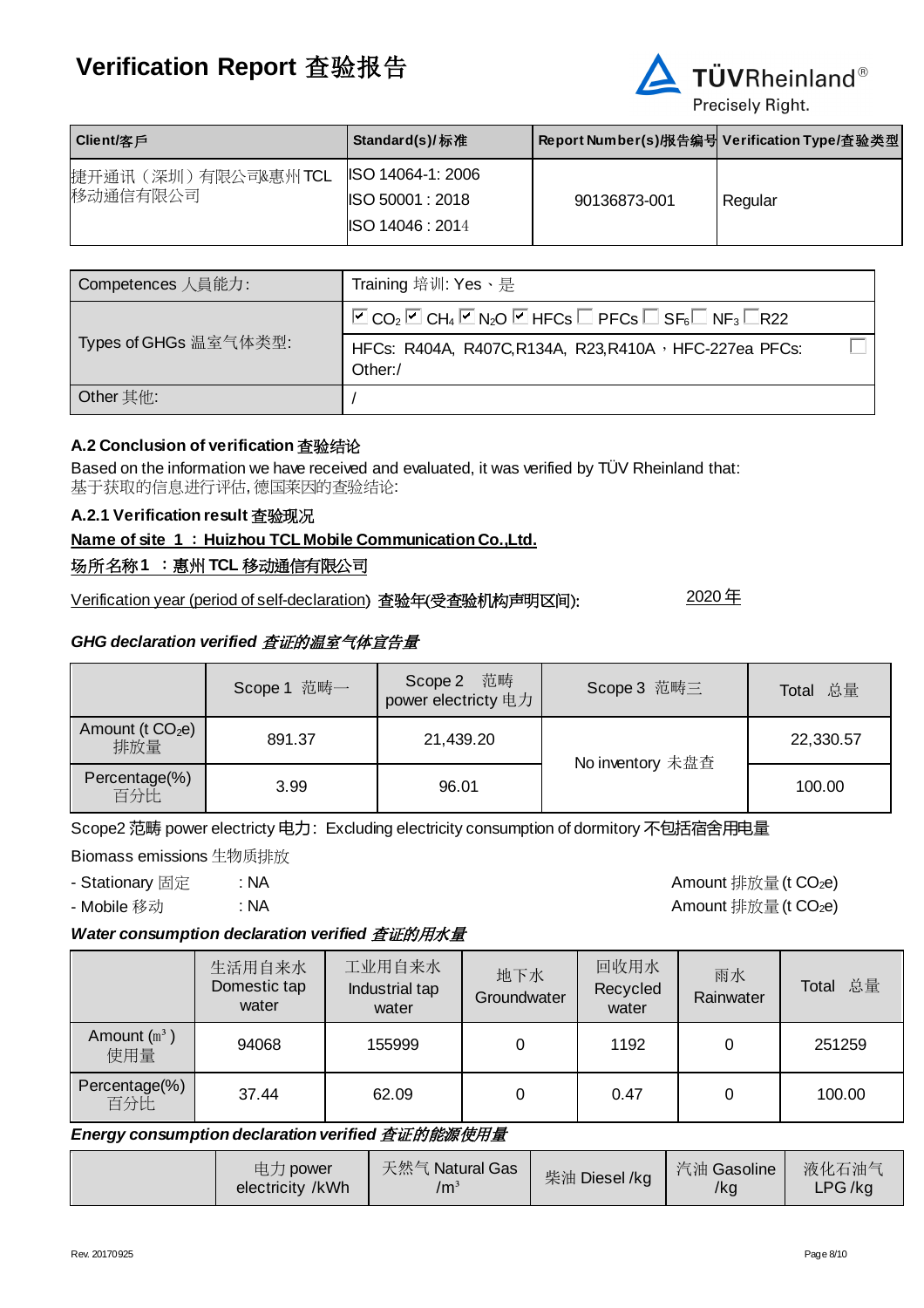

| Client/客戶                        | Standard(s)/标准                                                                       |              | Report Number(s)/报告编号 Verification Type/査验类型 |
|----------------------------------|--------------------------------------------------------------------------------------|--------------|----------------------------------------------|
| 捷开通讯 (深圳) 有限公司&惠州TCL<br>移动通信有限公司 | <b>ISO 14064-1: 2006</b><br>$\textsf{ISO}\,50001:2018$<br>$\textsf{ISO}\,14046:2014$ | 90136873-001 | Regular                                      |

| 使用量<br>Amount | 26659040 | 08375 | $\overline{\phantom{a}}$<br>$\sim$ ., $\sim$ | 5727.08<br>∽ |  |
|---------------|----------|-------|----------------------------------------------|--------------|--|
|---------------|----------|-------|----------------------------------------------|--------------|--|

电力 power electricity : Excluding electricity consumption of dormitory 不包括宿舍用电量

#### **Name of site 2 : JRD Communication (Shenzhen) Ltd.**

#### **場所名稱 2: 捷开通讯(深圳)有限公司**

Verification year (period of self-declaration) 查驗年(受查驗機構宣告區間): 2020 年

#### *GHG declaration verified* 查证的温室气体宣告量

|                                     | Scope 1 范畴一 | Scope 2 范畴<br>power electricty 电力 | Scope 3 范畴三      | Total 总量 |
|-------------------------------------|-------------|-----------------------------------|------------------|----------|
| Amount (t CO <sub>2</sub> e)<br>排放量 | 177.69      | 1,856.55                          | No inventory 未盘查 | 2,034.24 |
| Percentage(%)<br>百分比                | 8.74        | 91.26                             |                  | 100.00%  |

Biomass emissions 生物质排放

- Stationary 固定 : NA  $\blacksquare$ 

## - Mobile 移動 : NA Amount 排放量 (t CO<sub>2</sub>e)

#### *Water consumption declaration verified*

|                       | 生活用自来水<br>Domestic tap<br>water | 工业用自来水<br>Industrial tap<br>water | 地下水<br>Groundwater | 回收用水<br>Recycled<br>water | 雨水<br>Rainwater | Total 总量 |
|-----------------------|---------------------------------|-----------------------------------|--------------------|---------------------------|-----------------|----------|
| Amount $(m^3)$<br>使用量 | 15971                           |                                   | 0                  | 0                         |                 | 15971    |
| Percentage(%)<br>百分比  | 100                             |                                   | 0                  | 0                         | 0               | 100      |

#### *Energy consumption declaration verified*

|            | 电力 power<br>electricity /kWh | 天然气 Natural Gas<br>/m <sup>3</sup> | 柴油 Diesel /kg | 汽油 Gasoline<br>/kg | 液化石油气<br>LPG/kg |
|------------|------------------------------|------------------------------------|---------------|--------------------|-----------------|
| Amount 使用量 | 2308562                      |                                    |               | 7963.92            |                 |

#### **A.2.2 conclusion** 总结

现场 1 和现场 2 合计的宣告用量如下:

The total declaration amount for site1 & site2 are listed below

### *GHG declaration verified* 查证的温室气体宣告量